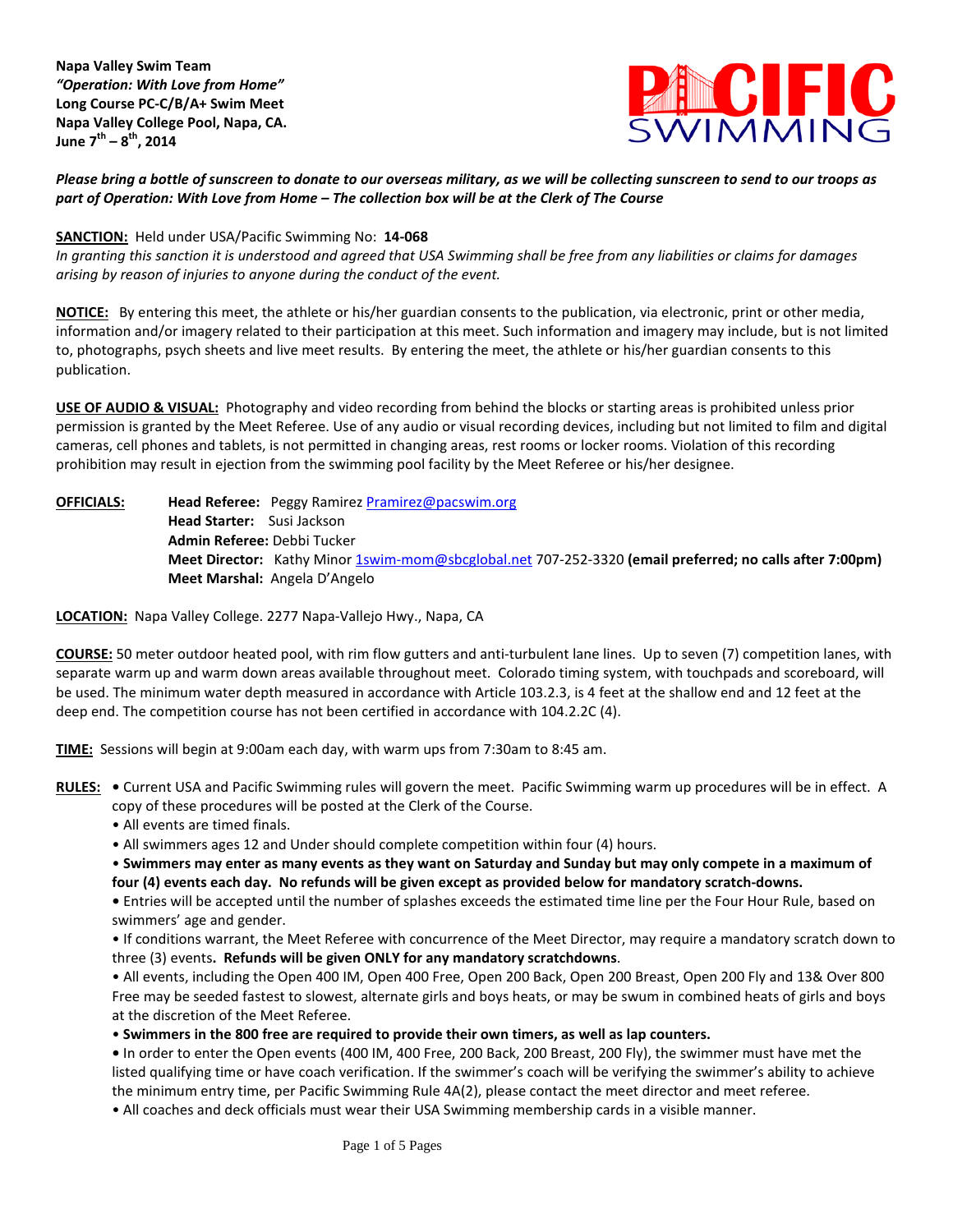**UNACCOMPANIED SWIMMERS:** Any USAS athlete-member competing at the meet must be accompanied by a USA Swimming member-coach for the purposes of athlete supervision during warm-up, competition and warm-down. If a coach-member of the athlete's USAS Club does not attend the meet to serve in said supervisory capacity, it is the responsibility of the swimmer or the swimmer's legal guardian to arrange for supervision by a USA Swimming member-coach. The Meet Director or Meet Referee may assist the swimmer in making arrangements for such supervision; however, it is recommended that such arrangements be made in advance of the meet by the athlete's USAS Club Member-Coach. The swimmer must be certified by a USA Swimming member coach as being proficient in performing a racing start or must start the race in the water. It is the responsibility of the swimmer or the swimmer's legal guardian to ensure compliance with this requirement.

**RESTRICTIONS:** • Smoking and the use of other tobacco products is prohibited on the pool deck, in the locker rooms, in spectator

- seating, or standing areas and in all areas used by swimmers, during the meet and during warm-up periods.
- Sale and use of alcoholic beverages is prohibited in all areas of the meet venue.
- All shelters must be properly secured.
- No glass containers are allowed in the meet venue.
- No propane heater is permitted except for snack bar/meet operations.
- No pets, except for "working dogs" are allowed anywhere in the meet venue.
- No food or drink is allowed in the locker rooms**.**

**• No tents, chairs or any form of "set-up" or "hanging out" will be allowed on the pool deck, other than Coach's Tents.**  Swimmers and parents are offered ample space in bleachers and surrounding area above the pool deck.

**•** Except where venue facilities require otherwise, changing into or out of swimsuits other than in locker rooms or other designated areas is not appropriate and is strongly discouraged.

**ELIGIBILITY:** • Swimmers must be current members of USA-S and enter their name and registration number on the meet entry card as shown on their Registration Card. All swimmer registration will be checked against the SWIMS database. If a swimmer is not found to be registered, the Meet Director shall accept the registration at the meet. A \$10 surcharge will be added to the regular registration fee.

• **Swimmers in the "A+" Division must have met at least the "PC-A" time standard. Swimmers in the "B" Division must have met at least the "PC-B" time standard and not have met the "PC-A" time standard. All entry times slower than the "PC-B" time standard will be in the "C" Division. See the Pacific Swimming website for PC-A and PC-B time standards.**

• *No time entries will be accepted for all events except the OPEN events* and will be seeded in the slowest heat(s) of the "C" Division.

- Entry times submitted for this meet will be checked against a computer database and may be changed in accordance with Pacific Swimming Entry Time Verification procedures*.*
- *•* Disabled swimmers are welcome to attend this meet and should contact the meet director or Meet Referee regarding special accommodations on entry times and seeding per Pacific Swimming policy.
- *Swimmers 19 years of age and older may participate in the 13 & Over age group events as well as the Open events, but will not receive awards. Such swimmers must have met the 17-18 age group time standards.*

**ENTRY FEES:** \$2.75 per individual event plus a onetime \$10.00 participation fee per swimmer. Make **Checks payable to "Napa Valley Swim Team**"

#### **ENTRIES:** *TWO OPTIONS FOR MEET ENTRY*

#### **Option 1: Online Meet Entries:**

- 1. Using your browser go to: **http://ome.swimconnection.com/pc/nvst20140607**
- 2. Follow entry instructions:
	- a. Enter all swimmers in your family at the same time.
	- b. Make online credit card payment for meet entries at the secured site.

c. You will receive confirmation of acceptance into the meet at time of payment. This confirmation should be brought to the meet as proof of entry.

# d. *Online entries will close at 5:00pm on Thursday May 29, 2014*

Note: Swim Connection charges an internet processing fee of \$1.00 per swimmer + 5% of the total entry fee. Online entry fees are paid to Swim Connection, LLC. **Entry via the online system is entirely voluntary, and is not required.**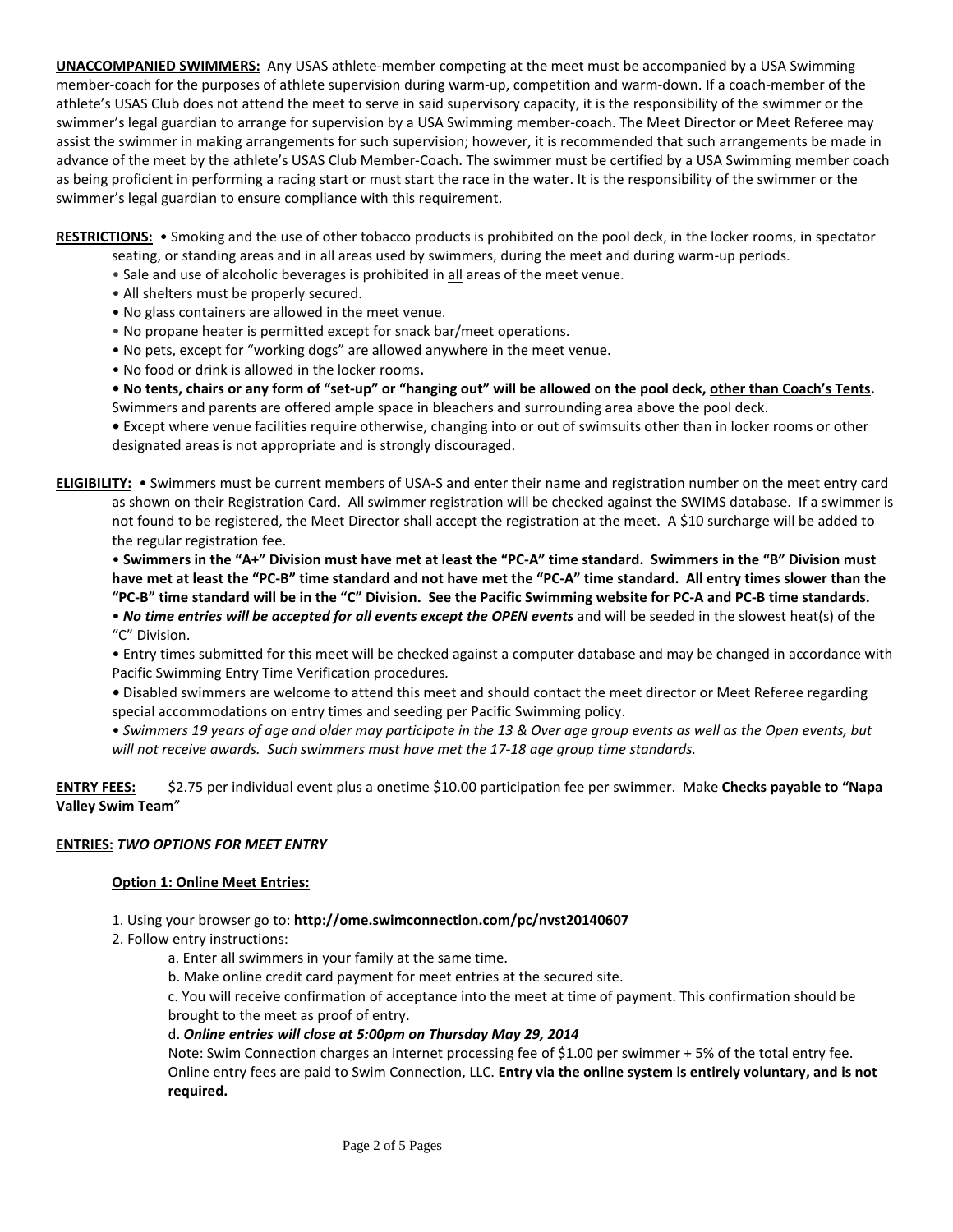## **Option 2: Traditional Postal System Mailed Entries:**

All entries must be on the attached Consolidated Entry Card. Entry cards must be completely filled out including best time for each event, and the swimmer's address, phone number and family e-mail address. In order to ensure that Mailed Entries are received by Thursday, May 29, 2014, they **must be postmarked by Tuesday, May 27, 2014.**

**Hand Delivered Entries must be delivered by 5:00pm Thursday May 29, 2014** to Kathy Minor, 2500 Pacific Street, Napa, CA 94558. No refunds will be made, except for mandatory scratches and **no late entries will be accepted.** 

**CHECK-IN:** The meet will be deck seeded. Swimmers must check-in at the Clerk-of-Course. Close of check-in for all individual events shall be no more than 60 minutes before the estimated time of the start of the first heat of the event. No event shall be closed more than 30 minutes before the estimated time of the start of the meet. Swimmers who do not check in will not be seeded and will not be allowed to compete in that event.

**SCRATCHES:** Any swimmers not reporting for or competing in an individual timed final event shall not be penalized.

AWARDS: Individual events: Ribbons will be awarded to the 1<sup>st</sup> – 7<sup>th</sup> place finishers in the "A," "B," and "C" divisions for each event and age group: 8 & U, 9-10, 11-12, 13-14, 15-16, 17-18. Swimmers aged 19 years and over will not receive awards. 10 & U individual events will be swum in combined heats, with awards given for each separate age group (8&U, 9-10). The 13 & Over individual events will be swum in combined heats, with awards given for each separate age group (13-14, 15-16, 17-18). **Open events:** No ribbons will be given.

"A" medals will be awarded to swimmers achieving new "PC-A" times swum during this meet only. Swimmers 19 years of age and older will not receive awards.

**AWARDS MUST BE PICKED UP ON SUNDAY BY A TEAM'S COACH OR TEAM REPRESENTATIVE. AWARDS WILL NOT BE MAILED. AWARDS THAT ARE NOT PICKED UP AT THE MEET (ONLY FOR ZONE 3 TEAMS) WILL BE AVAILABLE AT THE NEXT ZONE 3 BOARD MEETING. NON ZONE 3 TEAMS AND UNATTACHED SWIMMERS MUST COORDINATE WITH THE AWARDS DESK PICK UP &/OR DELIVERY OF AWARDS AND FOR THOSE AWARDS NOT PICKED UP, PRE-PAID ENVELOPES MUST BE PROVIDED. AWARDS WILL NOT BE INDIVIDUALLY DISTRIBUTED THROUGHOUT THE MEET** 

**ADMISSION:** FREE

**PROGRAM:** A program will be available for a nominal fee.

**SNACK BAR:** A snack bar will be available on Saturday and Sunday.

**HOSPITALITY:** Lunches and refreshments will be provided for officials and coaches. Refreshments will be provided to timers.

**MINIMUM OFFICIALS RULE**: Each team shall, by the start of the meet, provide to the Meet Director or designee a list of officials who have agreed to represent that team during the meet, in accordance with the following table:

| # of swimmers per team entered | # of trained and carded officials required* |
|--------------------------------|---------------------------------------------|
| $1 - 10$                       | 0                                           |
| $11 - 25$                      |                                             |
| 26-50                          |                                             |
| 51-75                          |                                             |
| 76-100                         | л                                           |
| 101-more                       |                                             |

\*Zone 3 Pacific Swimming will include Colorado, Intermediary/Chief Timing Judge, and Hytek-Computer into the count of Officials for a session. These positions are not carded. Zone 3 Pacific Swimming will accept Trainees into the count of Officials for a session, so long as they are carded.

\*One half hour before the scheduled start of each session, the Meet Referee shall conduct an inventory of Officials, and shall compare the numbers of swimmers present against the number of Officials present representing each team. No more than three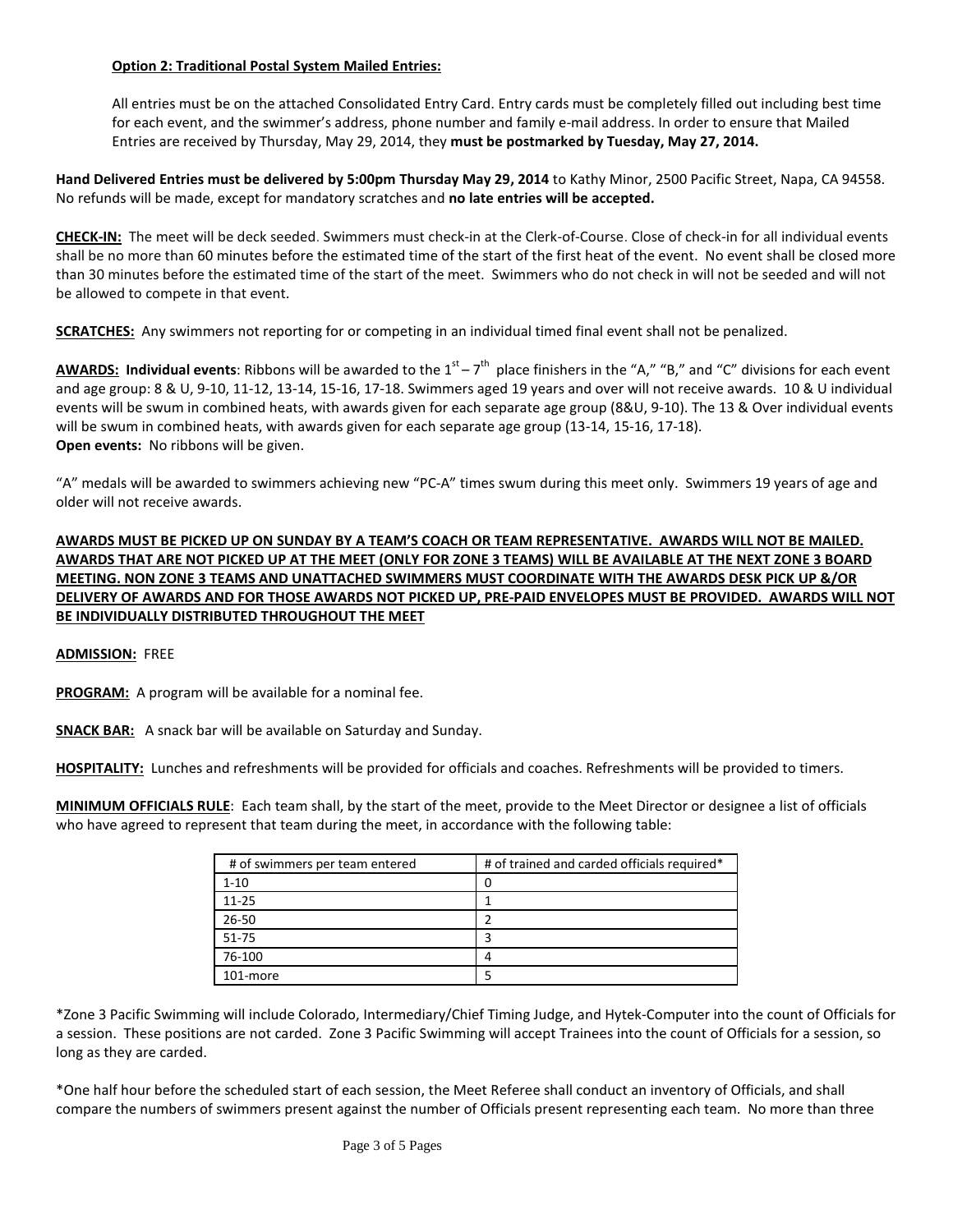days after the close of entries, meet management (referee or meet director) shall contact the representative from each team participating, and provide a preliminary inventory.

|                | SATURDAY June 7, 2014                                         |                |              | SUNDAY June 8, 2014                                                           |
|----------------|---------------------------------------------------------------|----------------|--------------|-------------------------------------------------------------------------------|
|                | <b>SCHEDULE OF EVENTS</b>                                     |                |              | <b>SCHEDULE OF EVENTS</b>                                                     |
| <b>GIRLS</b>   | Age Group & Event<br><b>Description</b>                       | <b>BOYS</b>    | <b>GIRLS</b> | Age Group & Event<br><b>Description</b>                                       |
|                | <b>OPEN 400 IM</b>                                            | $\overline{2}$ | 33           | OPEN 400 Free                                                                 |
| $\mathbf{1}$   | <b>Girl Min Time: 7:13.59</b><br><b>Boy Min Time: 7:20.69</b> |                |              | <b>Girl Min Time: 6:22.49</b><br>Boy Min Time: 6:20.99                        |
| 3              | 10 & Under 100 Fly                                            | 4              | 35           | 10 & Under 100 Breast                                                         |
| 5              | 11-12 100 Fly                                                 | 6              | 37           | 11-12 100 Breast                                                              |
| $\overline{7}$ | 13 & Over 100 Fly                                             | 8              | 39           | 13 & Over 100 Back                                                            |
| 9              | 11-12 50 Back                                                 | 10             | 41           | 11-12 50 Fly                                                                  |
| 11             | 10 & Under 200 Free                                           | 12             | 43           | 10 & Under 50 Fly                                                             |
|                | OPEN 200 Back                                                 |                |              | <b>OPEN 200 Breast</b>                                                        |
| 13             | <b>Girl Min Time: 3:29.09</b>                                 | 14             | 45           | <b>Girl Min Time: 3:55.19</b>                                                 |
|                | <b>Boy Min Time: 3:29.09</b>                                  |                |              | <b>Boy Min Time: 3:58.89</b>                                                  |
| 15             | 11-12 50 Breast                                               | 16             | 47           | 11-12 100 Back                                                                |
| 17             | 10 & Under 50 Breast                                          | 18             | 49           | 10 & Under 50 Back                                                            |
| 19             | 13 & Over 50 Free                                             | 20             | 51           | 13 & Over 200 IM                                                              |
| 21             | 11-12 200 Free                                                | 22             | 53           | 11-12 200 IM                                                                  |
| 23             | 10 & Under 100 Back                                           | 24             | 55           | 10 & Under 200 IM                                                             |
| 25             | 13 & Over 100 Breast                                          | 26             | 57           | 13 & Over 100 Free                                                            |
| 27             | 11-12 50 Free                                                 | 28             | 59           | 11-12 100 Free                                                                |
| 29             | 10 & Under 50 Free                                            | 30             | 61           | 10 & Under 100 Free                                                           |
| 31             | 13 & Over 800 Free                                            | 32             | 63           | OPEN 200 Fly<br><b>Girl Min Time: 3:39.79</b><br><b>Boy Min Time: 3:45.69</b> |
|                |                                                               |                |              |                                                                               |

|                   | SATURDAY June 7, 2014                   |                |              | SUNDAY June 8, 2014                     |             |  |
|-------------------|-----------------------------------------|----------------|--------------|-----------------------------------------|-------------|--|
|                   |                                         |                |              |                                         |             |  |
|                   | <b>SCHEDULE OF EVENTS</b>               |                |              | <b>SCHEDULE OF EVENTS</b>               |             |  |
| <b>IRLS</b>       | Age Group & Event<br><b>Description</b> | <b>BOYS</b>    | <b>GIRLS</b> | Age Group & Event<br><b>Description</b> | <b>BOYS</b> |  |
|                   | <b>OPEN 400 IM</b>                      |                |              | OPEN 400 Free                           |             |  |
| $\mathbf{1}$      | <b>Girl Min Time: 7:13.59</b>           | 2              | 33           | <b>Girl Min Time: 6:22.49</b>           | 34          |  |
|                   | <b>Boy Min Time: 7:20.69</b>            |                |              | <b>Boy Min Time: 6:20.99</b>            |             |  |
| $\overline{3}$    | 10 & Under 100 Fly                      | $\overline{4}$ | 35           | 10 & Under 100 Breast                   | 36          |  |
| 5                 | 11-12 100 Fly                           | 6              | 37           | 11-12 100 Breast                        | 38          |  |
| $\overline{7}$    | 13 & Over 100 Fly                       | 8              | 39           | 13 & Over 100 Back                      | 40          |  |
| $\overline{9}$    | 11-12 50 Back                           | 10             | 41           | 11-12 50 Fly                            | 42          |  |
| 11                | 10 & Under 200 Free                     | 12             | 43           | 10 & Under 50 Fly                       | 44          |  |
|                   | OPEN 200 Back                           |                |              | <b>OPEN 200 Breast</b>                  |             |  |
| 13                | <b>Girl Min Time: 3:29.09</b>           | 14             | 45           | <b>Girl Min Time: 3:55.19</b>           | 46          |  |
|                   | <b>Boy Min Time: 3:29.09</b>            |                |              | <b>Boy Min Time: 3:58.89</b>            |             |  |
| 15                | 11-12 50 Breast                         | 16             | 47           | 11-12 100 Back                          | 48          |  |
| 17                | 10 & Under 50 Breast                    | 18             | 49           | 10 & Under 50 Back                      | 50          |  |
| 19                | 13 & Over 50 Free                       | 20             | 51           | 13 & Over 200 IM                        | 52          |  |
| 21                | 11-12 200 Free                          | 22             | 53           | 11-12 200 IM                            | 54          |  |
| 23                | 10 & Under 100 Back                     | 24             | 55           | 10 & Under 200 IM                       | 56          |  |
| $25 \overline{)}$ | 13 & Over 100 Breast                    | 26             | 57           | 13 & Over 100 Free                      | 58          |  |
| 27                | 11-12 50 Free                           | 28             | 59           | 11-12 100 Free                          | 60          |  |
| 29                | 10 & Under 50 Free                      | 30             | 61           | 10 & Under 100 Free                     | 62          |  |
|                   |                                         |                |              | OPEN 200 Fly                            |             |  |
| 31                | 13 & Over 800 Free                      | 32             | 63           | <b>Girl Min Time: 3:39.79</b>           | 64          |  |
|                   |                                         |                |              | <b>Boy Min Time: 3:45.69</b>            |             |  |